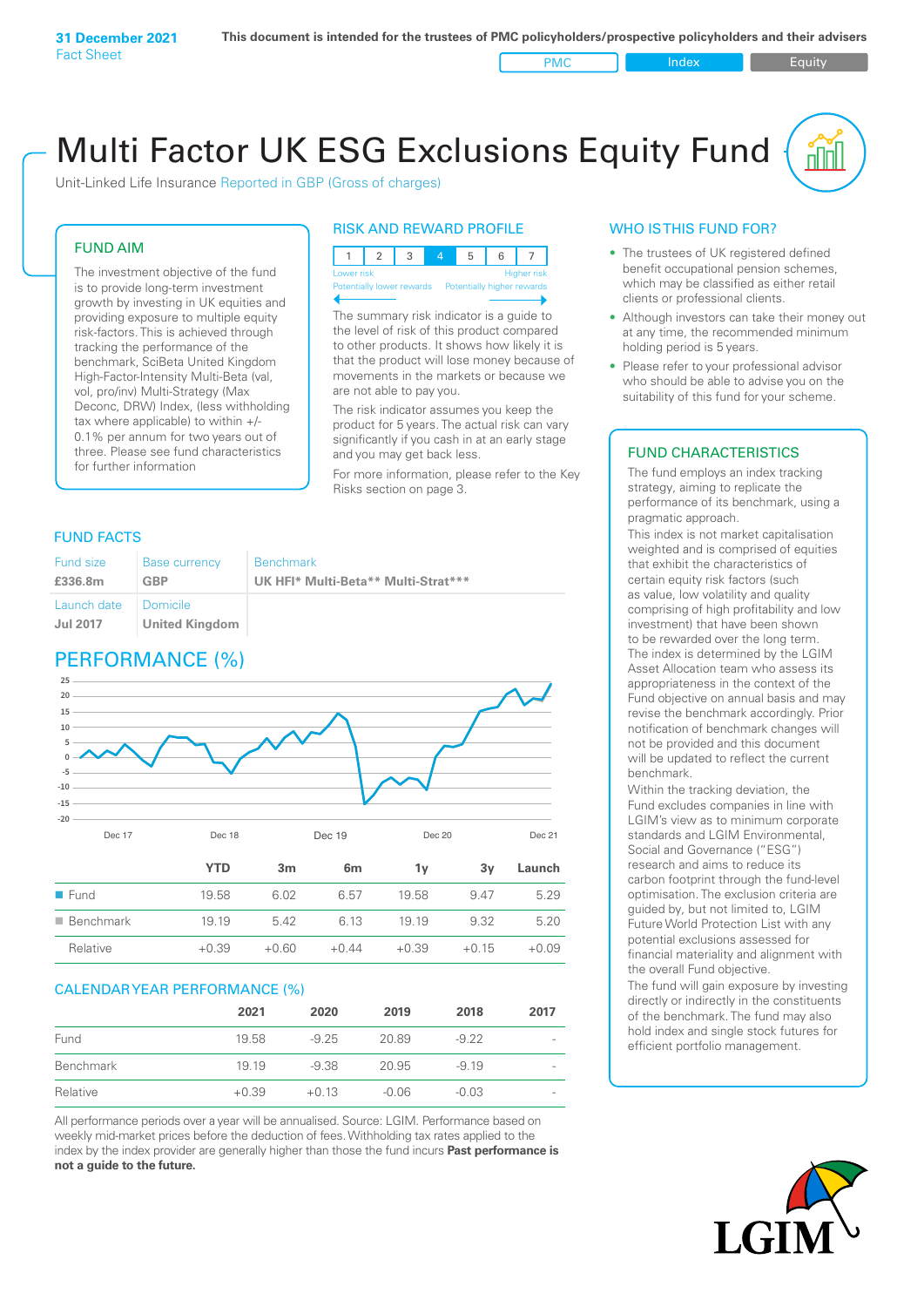# Multi Factor UK ESG Exclusions Equity Fund

Unit-Linked Life Insurance Reported in GBP (Gross of charges)

# PORTFOLIO BREAKDOWN

All data source LGIM unless otherwise stated. Totals may not sum due to rounding. In order to minimise transaction costs, the Fund will not always own all the assets that constitute the index and on occasion it will own assets that are not in the index. The number of fund holdings can differ from the index due to corporate events and proxy holdings.



# SECTOR (%)

| $\blacksquare$ Financials  | 284  |
|----------------------------|------|
| Cyclical Consumer          | 15.5 |
| $\blacksquare$ Industrials | 14.9 |
| ■ Basic Materials          | 9.1  |
| $\blacksquare$ Healthcare  | 9 O  |
| $\blacksquare$ Utilities   | 8.2  |
| ■ Non-cyclical Consumer    | 5.8  |
| ■ Telecoms Services        | 36   |
| ■ Energy                   | 2.9  |
| Technology                 | 26   |
|                            |      |

## COUNTRY (%)

United Kingdom 100.0



■ Top 10 holdings 34.9% Rest of portfolio 65.1% No. of holdings in fund 50 No. of holdings in index 53

| 31 Group                      | 4.9 |
|-------------------------------|-----|
| <b>United Utilities Group</b> | 4.5 |
| National Grid                 | 3.7 |
| Vodafone Group                | 36  |
| <b>BHP Group</b>              | 3.3 |
| <b>HSBC Holdings</b>          | 3.2 |
| Aviva                         | 3.1 |
| AstraZeneca                   | 3.0 |
| Halma                         | 2.8 |
| Ferguson                      | 2.8 |
|                               |     |



The Index Fund Management team comprises 25 fund managers, supported by two analysts. Management oversight is provided by the Global Head of Index Funds. The team has average industry experience of 15 years, of which seven years has been at LGIM, and is focused on achieving the equally important objectives of close tracking and maximising returns.